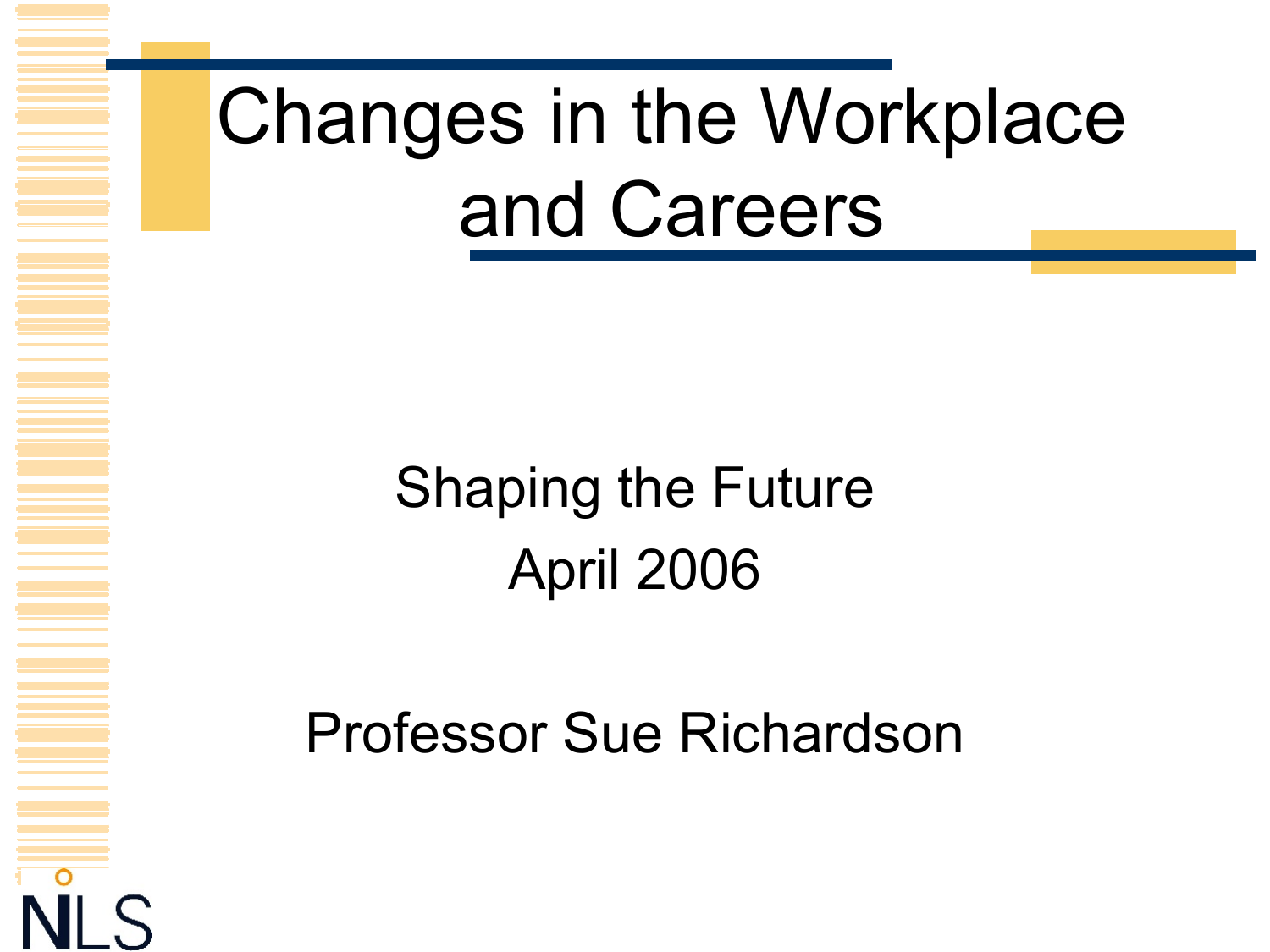# Does the labour market support careers?

- "Career" meaning progress over time to higher skilled/paid work
- Labour markets are very diverse, in the countries represented
- In Australia, 27% of workers (16% of men) work part-time
- In OECD, 15% and 7%
- In US, 23% of private sector have no paid annual leave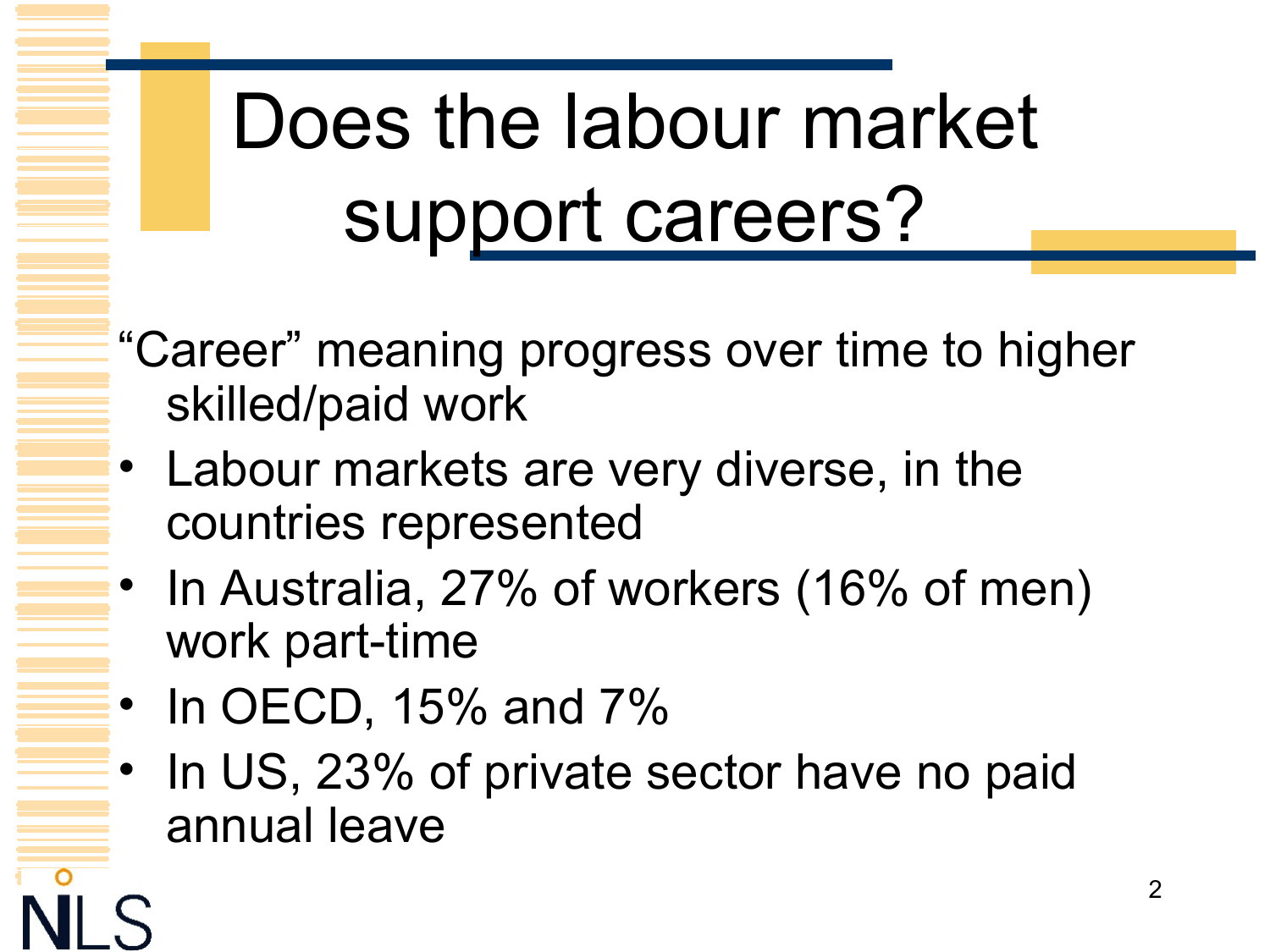# The big labour market changes

- Shifts in structure of economy
	- Farming, manufacture, service
	- Service is high end and low end--disappearing middle
- Women in and men out of paid work
	- Last 25 years, Australia's participation rate
		- Rose from 44% to 57% for women
		- Fell from 78% to 72% for men
		- Much higher for more educated

• Labour market moving against less educated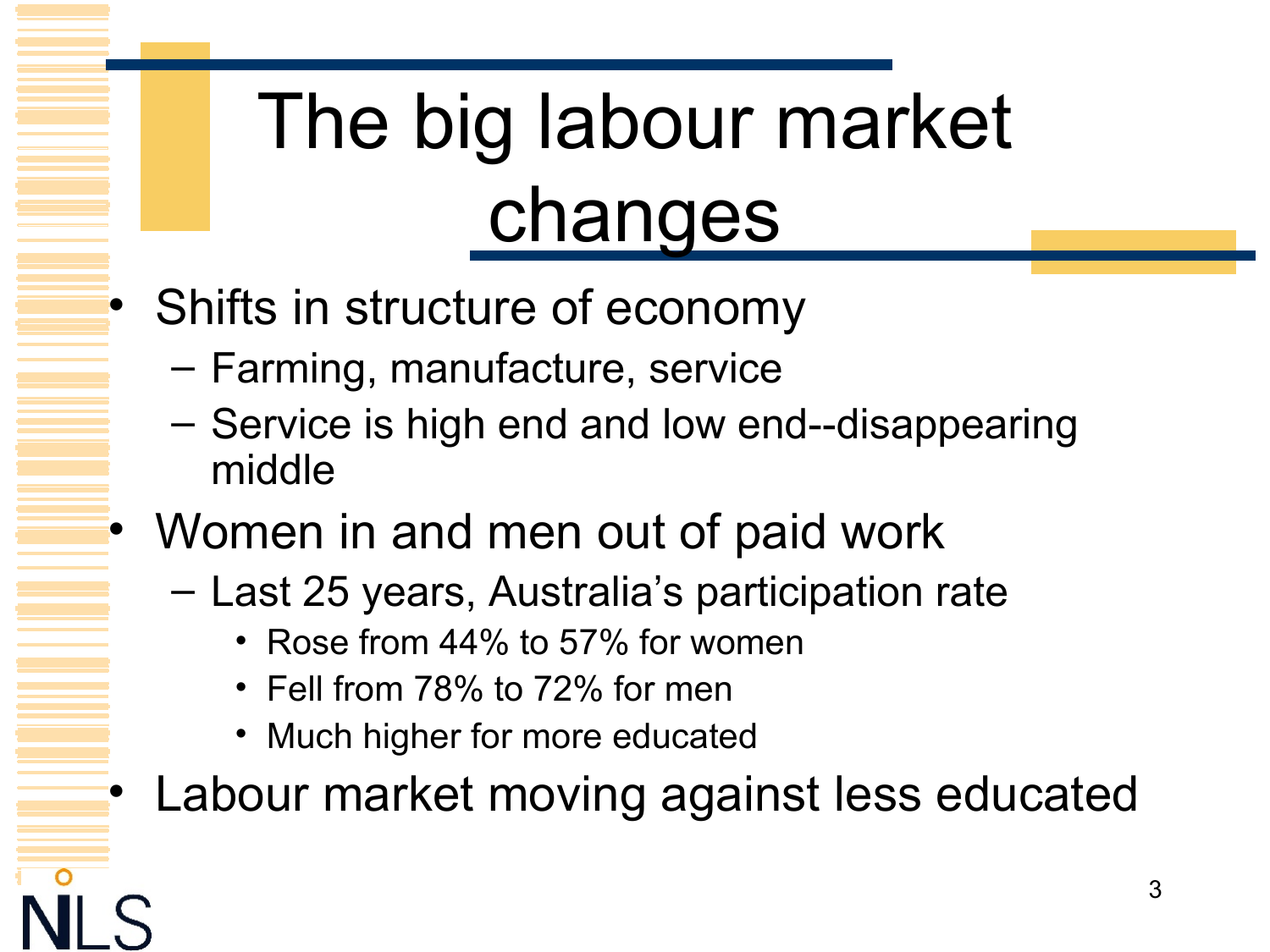## A variety of career paths

- Prime aged men's withdrawal from the labour force
- Tradesmen start to leave trades jobs soon after qualifying
- More people beginning post-secondary education after their 20s
- Older women staying in workforce, but little upward mobility
- Male service and professional workers mostly move up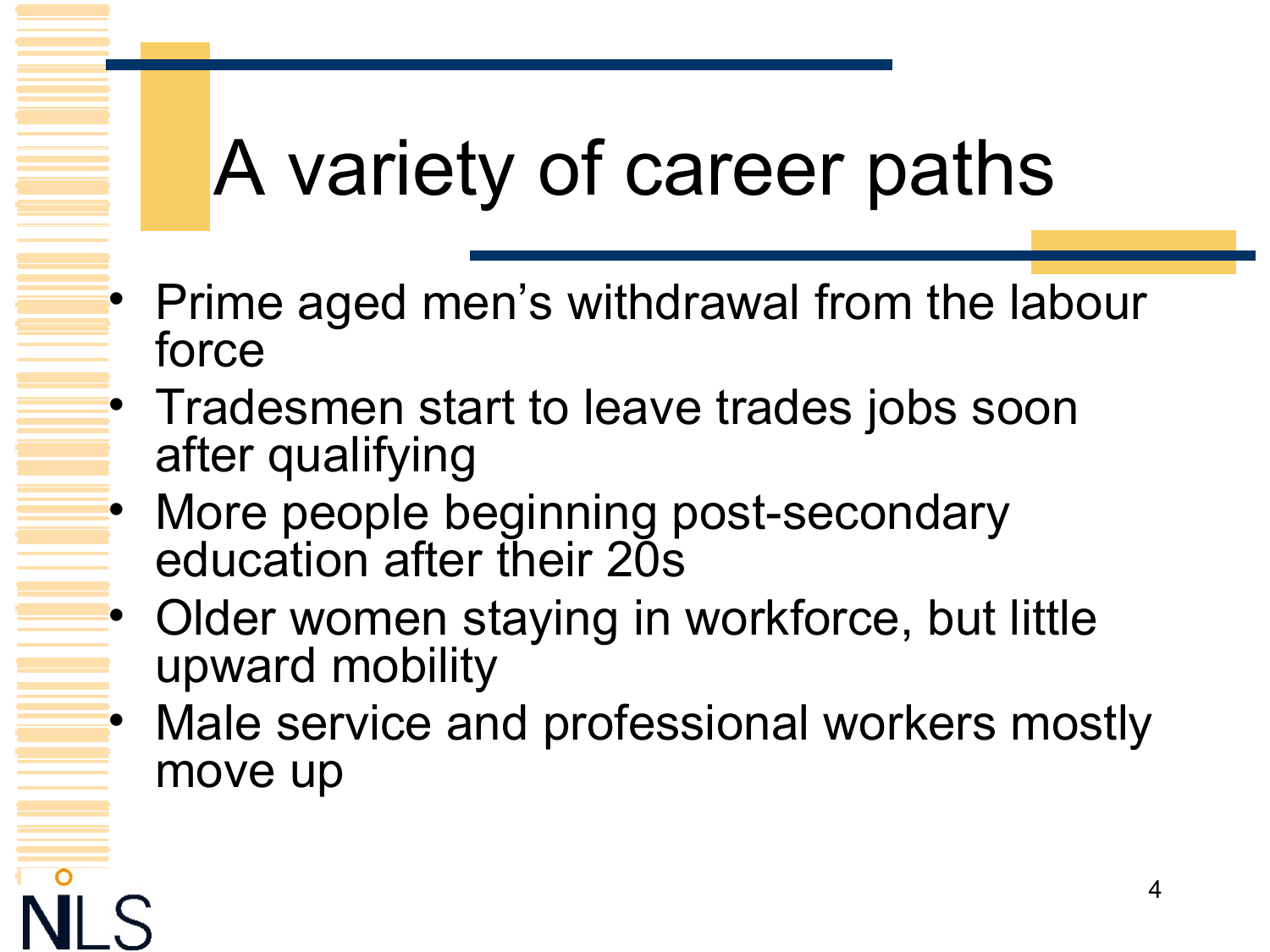#### Who gets skill upgrades?

#### Firms provide a lot of skill development

- –Formally
- –Informally on the job
- –Especially the public sector
- To:
- The more educated
- Those expected to have long tenure
- Men

Note that workforce becoming more female and contingent (casual, contract, labour hire, self-employed sub-contractors)